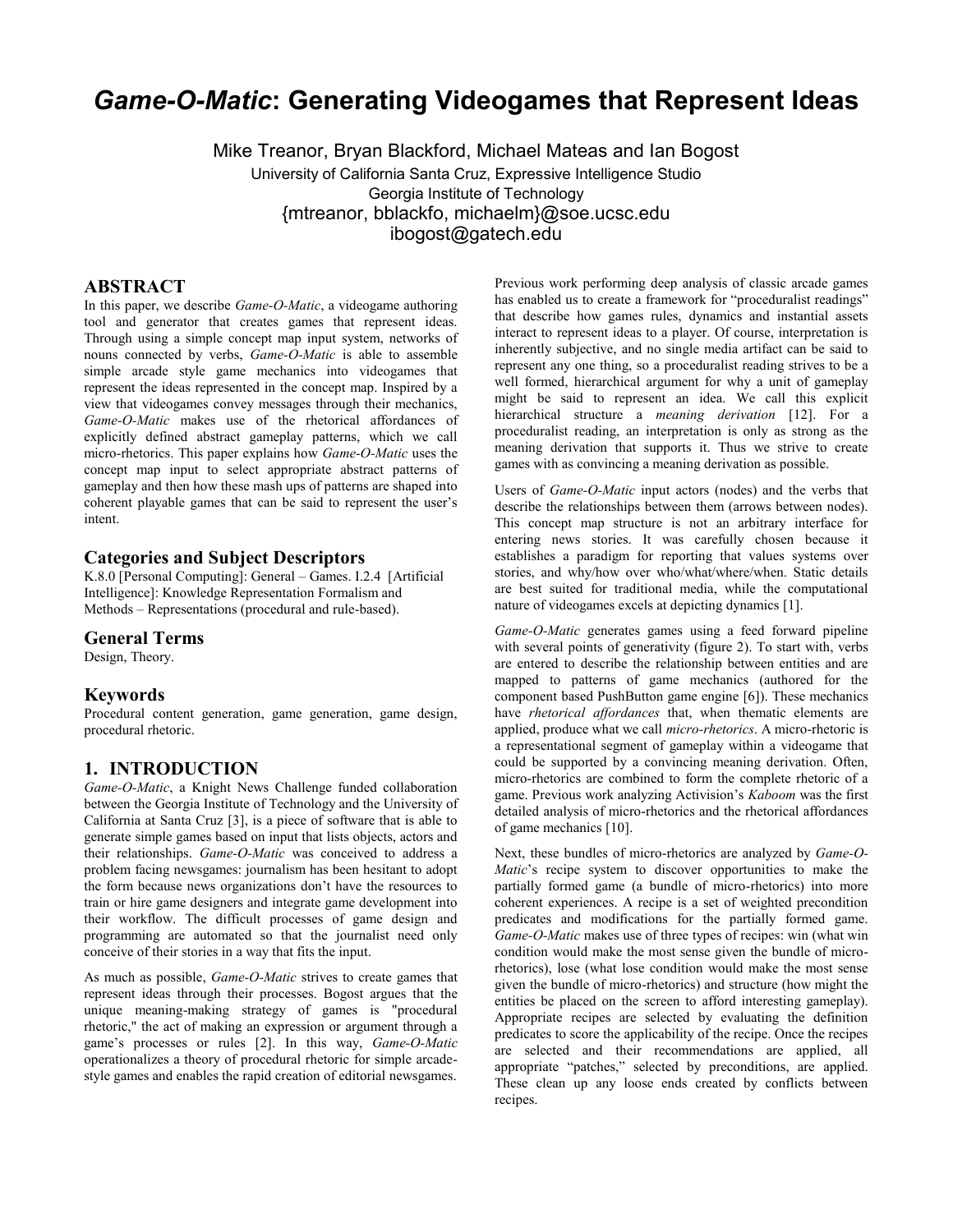

**Figure 1.** *Game-O-Matic's* **concept map input (left) and a game that was generated to represent the ideas in the concept map.**

The left side of figure 1 shows concept map input for *Game-O-Matic* that represents a situation where Time makes Hunger, Man needs Food, Food attacks Hunger and Man follows Food. On the right is a game generated from that map where the player controls Man trying to avoid collision with the Hunger that Time is shooting towards it. If Hunger collides with Man, Man shrinks. The player wins if he survives for an amount of time, and loses if he gets too small. To win this game the player maneuvers Man behind the Food which destroys the Hunger.

*Game-O-Matic* utilizes hand authored libraries of micro-rhetorics and recipes to create games that reasonably represent specified relationships between objects. It is our aim for *Game-O-Matic* that it be able to generate games where an interpreter could create a convincing meaning derivation that matches the concept map input. This paper describes the details of how *Game-O-Matic* preserves the intended representation from the user's input while maintaining a high degree of variability in the games it generates.

#### **2. RELATED WORK**

Generating videogames is a relatively new field with few examples of combining basic rules into playable games. All of these works (including *Game-O-Matic*) create single-screen arcade-style games. The first two related works are focused on a formal specification that reliably produces playable abstract games, while the third provides a method for creating games with a sensible representation, the final paper is an earlier work on automatic game design.

Variations Forever is a game generator developed by Adam Smith and Michael Mateas [8] which generates games using a combination of answer set rules that define the game's ruleset, space, controls, etc. Answer set programming offers random selection over a range of values, such as position or who is the player, yielding generative space. The generated games can be constrained to fall within certain mini-genres by adding to the rules. Variations Forever's games are selected from the solutions to the set of rules. *Game-O-Matic* also uses a rule-based approach, but the variations are selected based on a score against the narrative mapping. *Game-O-Matic*'s preconditions are not strict in order to provide greater variability between games or flexibility in accommodating unusual narrative maps. This may occasionally result in unwinnable games, but the genre of newsgames contains several examples of unwinnable games such as Gonzalo Frasca's *Kabul Kaboom*. These games may be interpreted as expressing a rhetoric of failure [11]. This type of game can be well suited for expressing certain ideas, so we allow for a small percentage (less than 5%) of unwinnable games, which will typically only be produced after generating several winnable games.

The ANGELINA system, developed by Michael Cook and Simon Colton [4], like Variations Forever, generates abstract arcade games. The games are generated in 3 parts: the map, the layout (of entities), and the ruleset (collisions, movement types, time limit, and score limit). Each part is evolved through many generations with separate fitness functions, and occasionally testing the fitness of the parts together. The map part is a maze-like arrangement of bricks on the grid that can impede or encase entities. This is a



**Figure 2. An overall architecture diagram that shows** *Game-O-Matic's* **main points of generativity.**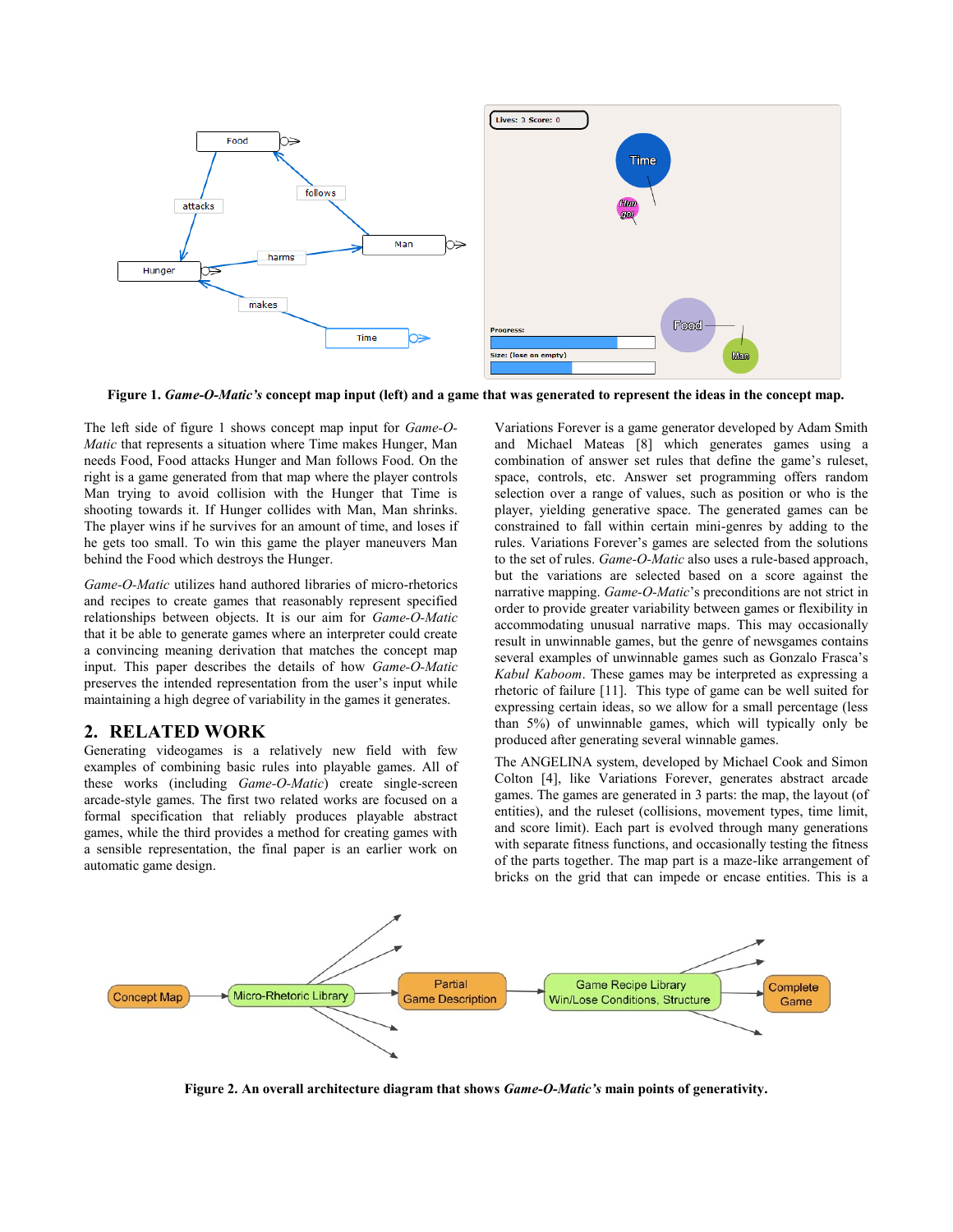component which *Game-O-Matic* currently lacks. As of now, we rely on constraints to the movement of entities, and the only environmental factor is the border of the screen. Although sometimes entities will have components that cause them to behave like walls. Still, the genetic algorithms used in ANGELINA set it well apart from *Game-O-Matic*; the independent fitness function produce variations in the games, and the virtual playouts of the game's combined parts ensure playable games.

The work presented in this paper is most similar to Nelson and Mateas' work on generating skins for games with very simple mechanics [7]. Given a verb and a noun, like "shoot a duck," Nelson and Mateas used a common sense knowledge base to find an appropriate skin to apply to A and an appropriate game mechanic from their library of game mechanics. For example, the system would select a game where the player controls a set of cross hairs and tries and click on a frantically moving around duck. The system chose this mechanic and skin as it was more appropriate to select than something like shooting a piano would be, as a bird is something that can be shot. As will be described below, *Game-O-Matic* relies on the user to supply sensible relationships and does not prevent strange pairings, but, it is able to combine multiple game patterns. However, using a similar approach to and putting restrains on what valid verbs are could be an interesting future direction.

Julian Togelius and Jürgen Schmidhuber's foundational work on generating videogame rules evolves games using a fitness function built on theories of fun and learning [9]. The generator needs to play the games to evaluate the fitness function, so controllers are evolved as well. By changing a few parameters regarding the consequences of collision, setup and behavior of entities, and win/lose conditions, their system can generate *Pac-Man*-like games. *Game-O-Matic* avoids the need for evolving games by starting from a user supplied concept map and mapping those concepts to representative game mechanics, the permutations of which are scored to fit various videogame tropes, and the result is typically playable.

# **3. FROM CONCEPT MAP TO MICRO-RHETORICS**

# **3.1 Concept Map Input**

Users of *Game-O-Matic* input their desired stories in the form of a concept map: networks of nodes and arrows where the nodes contain actors in the story (nouns) and the arrows are labeled with their relationships (verbs). This approach was arrived at after analyzing classic arcade games with the intention of describing the rhetorical relationships between game entities and finding that the best way to describe what was happening on the screen was in terms of these sort of simple relationships: "Space ship attacks Invaders" (*Space Invaders*) or "Buckets protect World" (*Kaboom*) [10].

It is important to note that accepting input in this form implies no chronology; any that does appear in the generated games arises from the dynamics of the micro-rhetorics simulated. Also, all relationships are transitive and only involve two nouns. This limitation was introduced to maximize accessibility for nontechnical users and is not a limitation of the approach.

The generator creates games treating the nouns as game entities and uses the verbs to determine the mechanics that should be applied to the entities. Currently, *Game-O-Matic* supports the

following verbs: arrests, attacks, avoids, carries, collects, deflects, follows, gets, grows, harms, influences, makes, needs, obstructs, prevents, wastes and watches.

# **3.2 Micro-Rhetorics**

Every valid verb that the user enters into a concept map has a corresponding set of micro-rhetorics that can be selected to represent two entities with that relationship. A micro-rhetoric is a representational segment of gameplay within a videogame. For example, a possible micro-rhetoric for "A needs B" could be A and B being represented as sprites, and the game mechanic that unless A is colliding with B, A will constantly shrink. *Game-O-Matic* primarily makes use of metaphorical representation, such as entity A colliding with entity B causing B to be removed representing A eating B, but micro-rhetorics can also take the form of more accurate simulations, such as the mechanics that deal with pollution from industrial zones in *SimCity 4*.

As previous work has shown, purely abstract game mechanics cannot be said to represent concretely. How a set of abstract mechanics are understood is determined by the interpreter's beliefs about the depicted objects participating in the mechanics. For example, if A was a picture of a shoe, and B was a picture of an ant, it is likely that an interpreter would understand a collision between the shoe and the ant, followed by the removal of the ant as the shoe killing the ant. Where if A was a bunny and B was a carrot, the interpreter would understand a collision between the bunny and the carrot followed by the removal of the carrot as the bunny eating the carrot.

The micro-rhetorics that are mapped to *Game-O-Matic*'s verbs are all said to have the verb as a rhetorical affordance. Rhetorical affordances are the opportunities for representation made available by the rules that govern the relationship between objects and processes in a system. In order for *Game-O-Matic* to reliably generate games that represent the input verbs, the user must input actors that can be reasonably understood to be related by the verb on the arrow between them.

Micro-rhetorics are represented by abstract entities and the game mechanics that should involve them. As a high level example, a micro-rhetoric for "harms" could be that A spawns a shape that moves toward B, and when that shape collides with B, B shrinks.

*Game-O-Matic*s's system of mechanics is based on the highly modular component-based framework of the PushButton Engine (PBE), a Flash game engine [6]. PushButton is able to add a behavior to an entity by simply declaring that the entity should use a component with various parameters. Example components include RemoveOnCollideComponent, DestroyIfOffScreen, FollowBehind, and MouseController. This modularity matches the conceptual theory of micro-rhetorics very well and, as will be explained below, enables us to query the state of a game in the generation process.

Micro-rhetorics also make use of a simple grammar structure to support specifying sets of possible components than can be added to component. These are useful for gameplay patterns where the particulars of a component are not important, and several component assignments could represent the verb. We simply call these assignments non-terminals and they are denoted by an underscore as their first character. For example, a non-terminal of " isVulnerable to target B" can be added to an entity A and any component that could be understood as making A vulnerable to B could be selected. Every PBE component is given a set of tags that are used when the non-terminals are resolved (described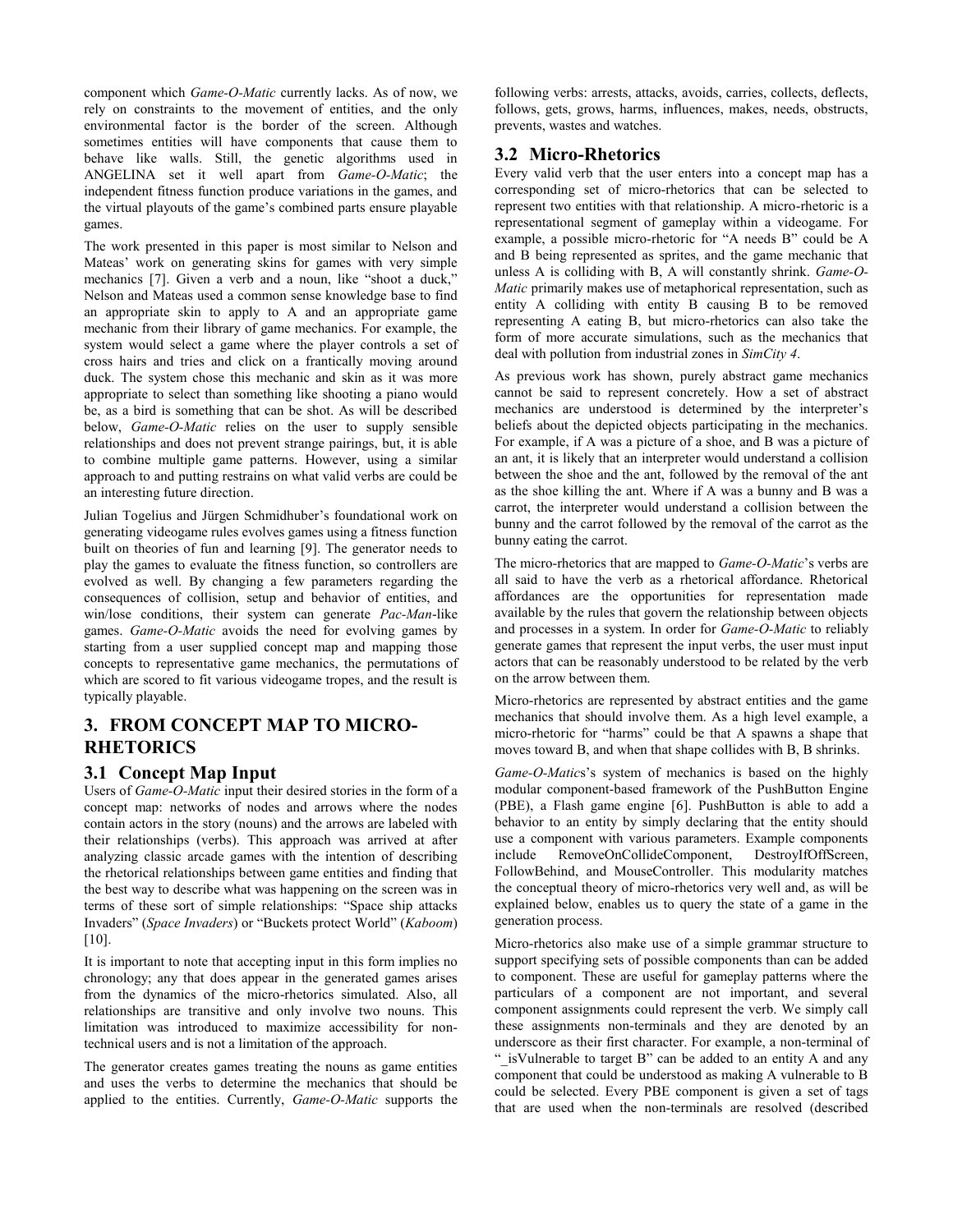

**Figure 3. The structure of a Micro-Rhetoric.**

below). The current set of PBE components that are tagged with isVulnerable are RemoveOnCollideComponent, ShrinkOnCollideComponent and StopOnCollideComponent.

Figure 3 shows the structure of a micro-rhetoric. Micro-rhetorics are defined by a verb that it can represent, a specific id (to distinguish between the multiple micro-rhetorics that represent the same verb in the micro-rhetoric library), and a set of component assignments. Component assignments specify which entity should be assigned the component (the owner), any other entity involved (the target) and the specific parameters that the particular component should be assigned in order behave as desired by the author of the micro-rhetoric. The owner and target values are assigned either the subject or predicate from the "subject-verbpredicate" concept map structure.

For example, consider a micro-rhetoric for the input "A avoids B." In this case A is the subject, B is the predicate and avoids is the verb. This particular micro-rhetoric will describe a set of game rules that will have A striving to avoid collision with B at risk of being harmed in some way. The first component assignments are to make sure that both the subject and predicate have the nonterminal moveInAnyWay. This non-terminal makes sure that entities have some sort of movement behavior. Next, ChaseDownComponent is assigned to the predicate with a parameter of evaderName being set to the subject. This demonstrates how micro-rhetoric can set variables that are specific to particular PBE components – evaderName in this case. Finally, a non-terminal component of \_isVulnerable is assigned to the subject with a target of the predicate. Because this microrhetoric is defined with the non-terminals of \_movesInAnyWay and \_isVulnerable, it can be realized in many different ways. For example, the A could be moving erratically while B moves directly toward it, and would shrink it upon collision, or the player could control A with the mouse while being chased by B which would remove A upon collision. How non-terminals are resolved will be explained below.

With the above understanding of micro-rhetorics, we can explain the first phase of *Game-O-Matic*'s generation process. For each node in the concept map, an Entity data structure is created. These structures mirror closely to the structures PBE uses to run games,

but we wait until the game is completely generated before we "render" our internal data structures into a form that PBE will accept. This is done to separate the generation code from the workarounds we had to introduce as a result of PBE's implementation.

Next, one micro-rhetoric is selected for each verb and its parametrized components are added to Entity structures that map the nouns connected by the verb.

# **4. RECIPES: PARTIAL GAME DESCRIPTIONS MADE COMPLETE**

At this point in the generation process, we have generated a partial game description made up of a list of entities and parameterized, or non-terminal, behavior components that each entity should have to represent the verbs in the concept map. However, because micro-rhetorics are authored to be as abstract as possible (to maximize the system's generativity and component compatibility) and there has not been any consideration given to the overall shape of the game, there is no promise that the partially formed game description will even have such necessary features like win or lose conditions, an avatar to control, or logically placed entities. The next phase of generation looks at the partial game description, and selectively applies modifications to add structure to the abstract rules generated in the concept map to micro-rhetoric process.

Each set of modifications to the partial game description we call a *recipe*. We call them recipes because the set of modifications can be understood as instructions for how to make the game become more like the gameplay pattern that the recipe was modeled after. For example, there could be a recipe that specified that the game could be won once all of one entity type has been removed from the screen. Note how this recipe would not make sense to apply if there was no behavior component that removed that entity. To avoid this sort of situation, each recipe has a set of preconditions which query the current partial game, and add or subtract from that recipe's salience score for the current game. The highest scoring recipe is chosen and the selected recipe's modifications are applied.

# **4.1 Precondition Predicates**

A recipe's precondition is comprised of a set of *predicates*. Predicates are queries about the current game description that can be evaluated for truth. Each predicate can be a strict precondition (if it doesn't evaluate to true the recipe cannot be applied), or can have independent true or false weights that are added to recipe's overall score.

Predicates can make queries about an arbitrary number of entities in the working game description and are authored using logical variables. For example, one predicate could query whether entity X is controlled with the mouse, and another could ask if X is spawned by Y. When evaluated, all possible combinations of entity bindings to predicate roles are considered. If all strict precondition predicates evaluate to true, and that recipe has gotten the highest score, its score and entity/variable bindings (the assignments to the variables that produced the score) are stored and later its modifications applied.

Predicates can check if an entity has a component (explicit or nonterminal) or if the entity is being controlled by the player. They can also query the original concept map to see if the entity was the subject or predicate connected by a verb in the concept map input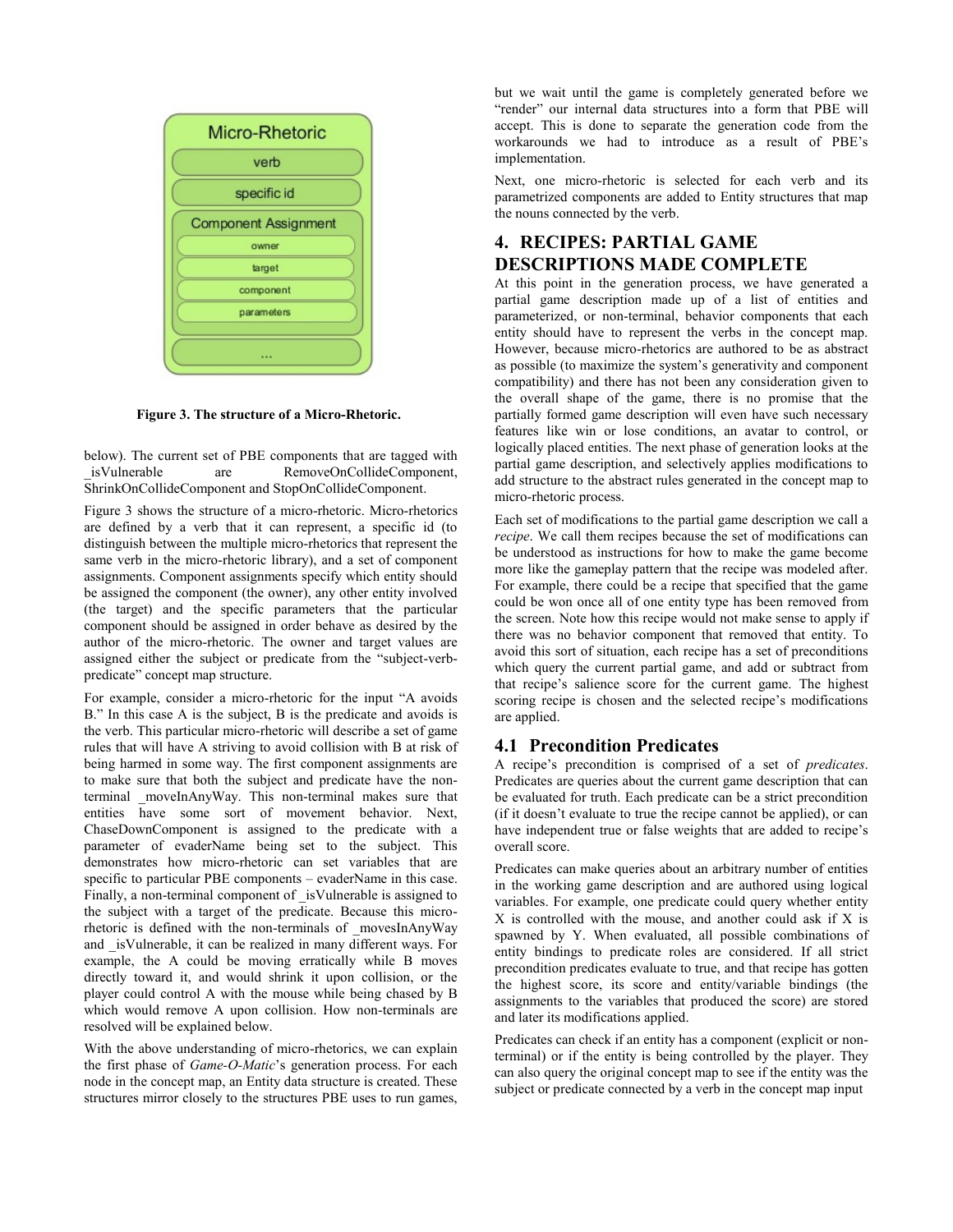

**Figure 4. Recipes are selected based on precondition predicates, which query the working game description, change the working game description to make the games more sensible.**

# **4.2 Modifications**

Every recipe has a set of modifications that are applied if the recipe is selected. A modification changes the working game description to give it sensible gameplay and structure. Modifications can be made that add or remove components to an entity, give the entity player control and set the scale, rotation and placement of an entity. In a modification, entities are denoted by logical variables that are resolved by the same variable bindings that created the highest score for that recipe during precondition evaluation. For example, one modification would be to add a component to entity X that makes it follow Y closely.

Recipes also have access to a shared blackboard that recipe modifications can write to and predicates can query. This is used to allow recipes to communicate with one another about things that aren't easily represented in entities and components. For example, one recipe can note on the blackboard that an entity is intended to be the primary antagonist to the player and a later recipe can use this when setting entity positions.

#### **4.3 Types of Recipes**

Three types of recipes are scored and then applied to a game in sequence: win, lose and structure.

Win recipes determine the player's goal. Examples include remove all of one type of entity, having the player move to the right side of the screen, and surviving for a specified amount of time. Of course, not all partial game descriptions support all win conditions. For example, if the player has no way to remove an entity, it doesn't make sense to have the goal be to remove all of them from the screen. Preconditions and modifications enable us understand the current state of the generated game and modify it to be a more coherent game that players will understand how to interact with.

Lose recipes determine what causes the player to lose the game. Examples include running out of lives, failing to protect one entity from another, and not getting a high score in a specified amount of time.

Both win and lose recipes contain templates that are used on the final game's title screen to tell the player what he or she should try to accomplish and try to avoid. For example, "Make  $\frac{60}{2}X\%$ huge to win<sup>3</sup> and "Lose if %Y% removes % $Z\%$ ." Also, in the final game, upon triggering a win or lose condition a screen will pop up that can hold custom text that the user can author in *Game-O-Matic*'s interface.

At this point in the generation process, entities are specified, they each have mechanics that represent the micro-rhetoric and there are appropriate ways to win or lose the game. However, the game lacks sensible structure. Where are the entities placed on the screen? How big are they? Should specific entities be limited to specific regions of the screen? This sort of information is what structure recipes are meant to provide.

We roughly model structure recipes after classic arcade games. For example, the structure of *Frogger* could be appropriate to impose on a game where an entity A strives to collide with entity B, but something negative happens to A when it collides with C. In this case, the structure recipe would put A and B on opposite sides of the screen and put C between them moving erratically in order to create a challenge for the player. In terms of *Frogger*, A is roughly the frog, B is the goal area (lily pad) and C acts like the cars. In the current version of *Game-O-Matic*, we have defined structure recipes based on *Frogger*, *Space Invaders*, *Kaboom* and Asteroids.

Note that applying the structure of a classic arcade does not mean that the generated game will be a simple skinned clone of the arcade title. Not only will the player have different win and lose conditions, but the mechanics of the game will be completely different. For example, a game with the structure recipe inspired by *Space Invaders* could have the player controlling the bullets of the invaders trying to avoid colliding with the ship at the bottom of the screen. Also, as structure recipes don't modify the movement behavior components established by the microrhetorics, entities move in ways that can make the original game inspiring the structure recipe unrecognizable. The purpose of structure recipes is to ensure entities are spaced sensibly, in reasonably familiar patterns, such that movement around the screen maximizes the entity interactions specified by the microrhetorics, such as the *Frogger* recipe maximizing the negative interactions between entities A and C above.

# **4.4 Finalizing the Game**

At this point, any remaining non-terminal components still remaining in the entities after the recipe modifications have been applied are resolved to specific PBE components.

Finally, a set of patches are applied to fix any unexpected problems that arise from combining all of these independently authored structures. These have the same form as the recipes, except all preconditions are strict and all relevant patches are applied (rather than just one). Patch preconditions often make use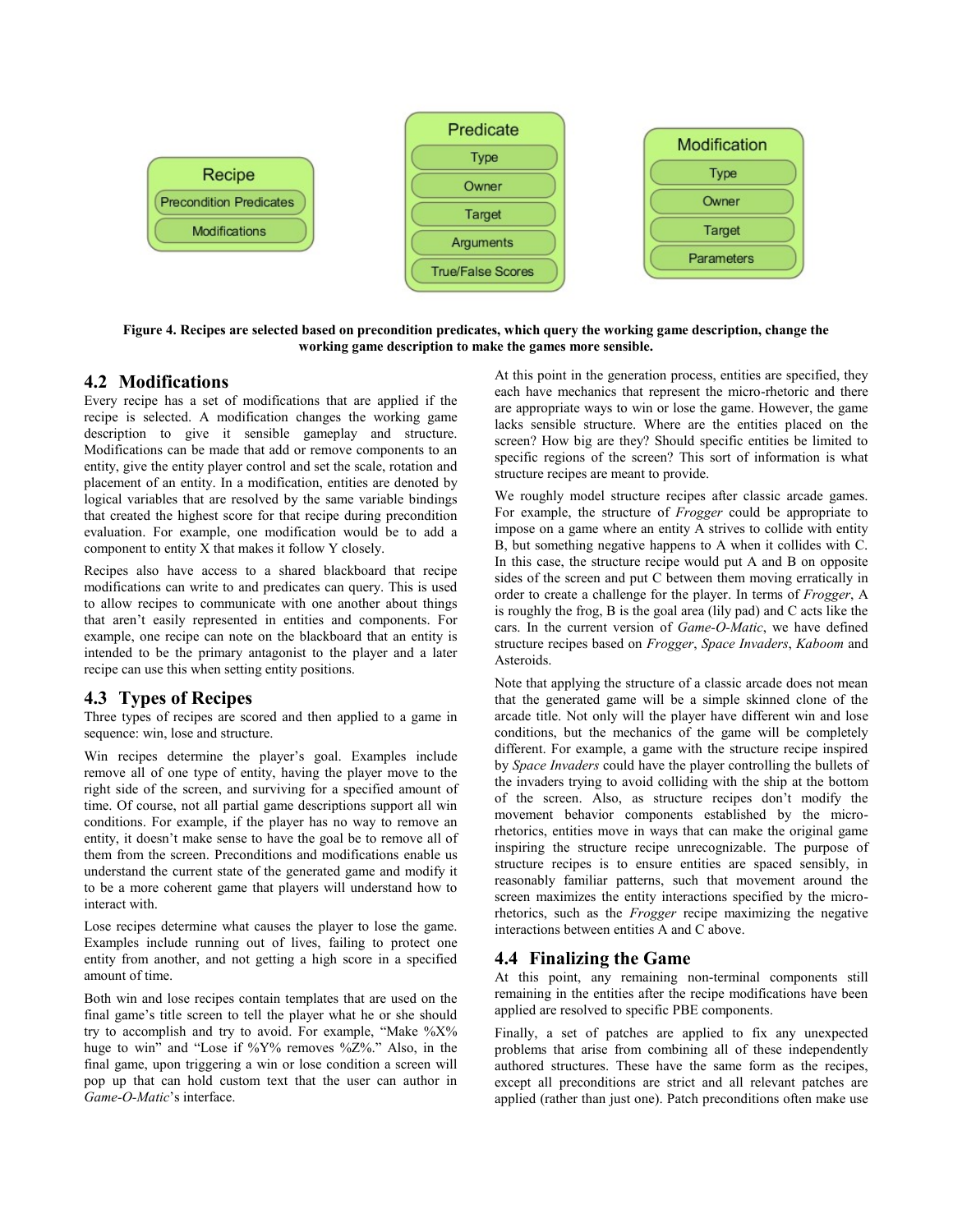

**Figure 5. An example concept map created to represent a news paper article**

of the blackboard. For example, if the win condition is to make it to the right side of the screen, and a structure recipe has moved the player's starting location away from the left side, a patch would recognize this and move it back. The patch phase allows an easy to author, case specific final check to make sure the generated game is as good as it can be.

After the patches are applied, the complete game structure, made up of entity and components specifications, is written out to Pushbutton Engine's XML level file format and the game can be played.

# **5. EXAMPLE**

The following section explains *Game-O-Matic*'s processes using a specific example.

### **5.1 Concept Map**

On the six month anniversary of the Occupy Wall Street movement, protesters returned to New York's Zuccotti Park and several were arrested [5]. Figure 5 shows a simple concept map meant to capture a high level description of this story. From the diagram we can see that the occupiers are obstructing Wall Street and are being arrested by police, but Wall Street is also growing the occupy movement. The concept map represents three relationships between Wall Street, the occupiers and the police.

# **5.2 Micro-Rhetorics**

For each verb, *Game-O-Matic* randomly selects one microrhetoric that is tagged as representing it. For "arrests" in "police arrests occupier," it selects "take custody" micro-rhetoric. This gives the police and occupier entities a movesInAnyWay component, and the occupier gets a StopOnCollideComponent which targets the police. \_movesInAnyWay is a player-agnostic, non-terminal, which will be converted into a specific PBE component later.

For "occupier obstructs wall street," the obstructs micro-rhetoric with the id of "freeze" is selected. This gives the StopOnCollideComponent to Wall Street, thus preventing Wall Street's movement while colliding with an occupier. Other possible micro-rhetorics for obstructs could have been "redirect", which would have given Wall Street a ReflectOnCollideComponent with a target of the occupiers, which would cause Wall Street to bounce off of the occupiers

Next, for "Wall Street grows Occupiers" a grow micro-rhetoric is selected that gives the GrowOnCollideComponent to the Occupiers with a target of Wall Street.

# **5.3 Choosing Recipes**

At this point, the system knows all of the entities, and the microrhetorics have given them a small set of components. Next, the win, lose and structure recipes are scored based on the partial game description and one of each type is applied. First, the win recipes are scored. The first win recipe sets the win condition to be for the player to "score 100 points." This recipe has the precondition:

 Y has a component of type \_isVulnerable to X. [True: +4/False: -0]

The Y and X in the preconditions are entity bindings, each recipe will be scored for each possible combination. In the case of Y=Wall Street, X=Occupier; the recipe has a score of +4, because StopOnCollideComponent is tagged as being type " isVulnerable." For Y=Occupier, X=Wall Street, the score is  $0$ , because GrowOnCollideComponent is not tagged in this way. If a precondition such as " isCollidable" (which both the Stop and Grow components are tagged with) were used instead of " isVulnerable" the two bindings would have equal scores. The highest scoring recipes are chosen from at random.

# **5.4 Applying Recipe Modifications**

After selecting the winning win recipe, its modifications are applied. Assuming it was "score 100 points" with Y=Wall Street, X=Occupier; this recipe would make the following modifications:

- 1. Write to blackboard: removeToWin Y
- 2. Remove component: Y \_isVulnerable with target X (this will remove any components Y has that are tagged as \_isVulnerable)
- 3. Add component to Y:  $\iota$  is Removed By with target X
- 4. Add component to Y: ScoreRemovalOfComponent with parameters: winScore=100, scoreEachRemoval=10
- 5. Add component to Y: RespawnOnRemoveComponent
- 6. Make X the player

As recipes are applied, the variables are substituted for their bound entity. First we'll write on the blackboard "Wall Street is being removed to win," which could be checked in the preconditions of a later recipe.

Modification 2 removes the " isVulnerable" tagged component StopOnCollideComponent from Wall Street and modification 3 replaces the removed component with a stricter " isRemovedBy" component, such as RemoveOnCollideComponent in order to guarantee that the player will be able to remove Wall Street and win the game. Replacing a StopOnCollide from "obstructs" with RemoveOnCollide constitutes a change to the micro-rhetorics first built from the concept map. Occupier removing Wall Street as a form of obstruction seems reasonable. This rhetorical leap enables *Game-O-Matic* to give novel interpretations of the system represented in the concept map.

Modification 4 adds a ScoreRemovalOfComponent to Wall Street, so that each time it is removed, 10 points are added to the score, and if the score is 100, the game is won. Modification 5 makes Wall Street respawn each time it is removed, so that the win score can be reached. Finally, modification 6 gives the player control over the Occupier..

Next, the lose and structure recipes are scored and the highest scoring one's modifications are applied. For the example below, the "run out of time" lose recipe is selected, which adds a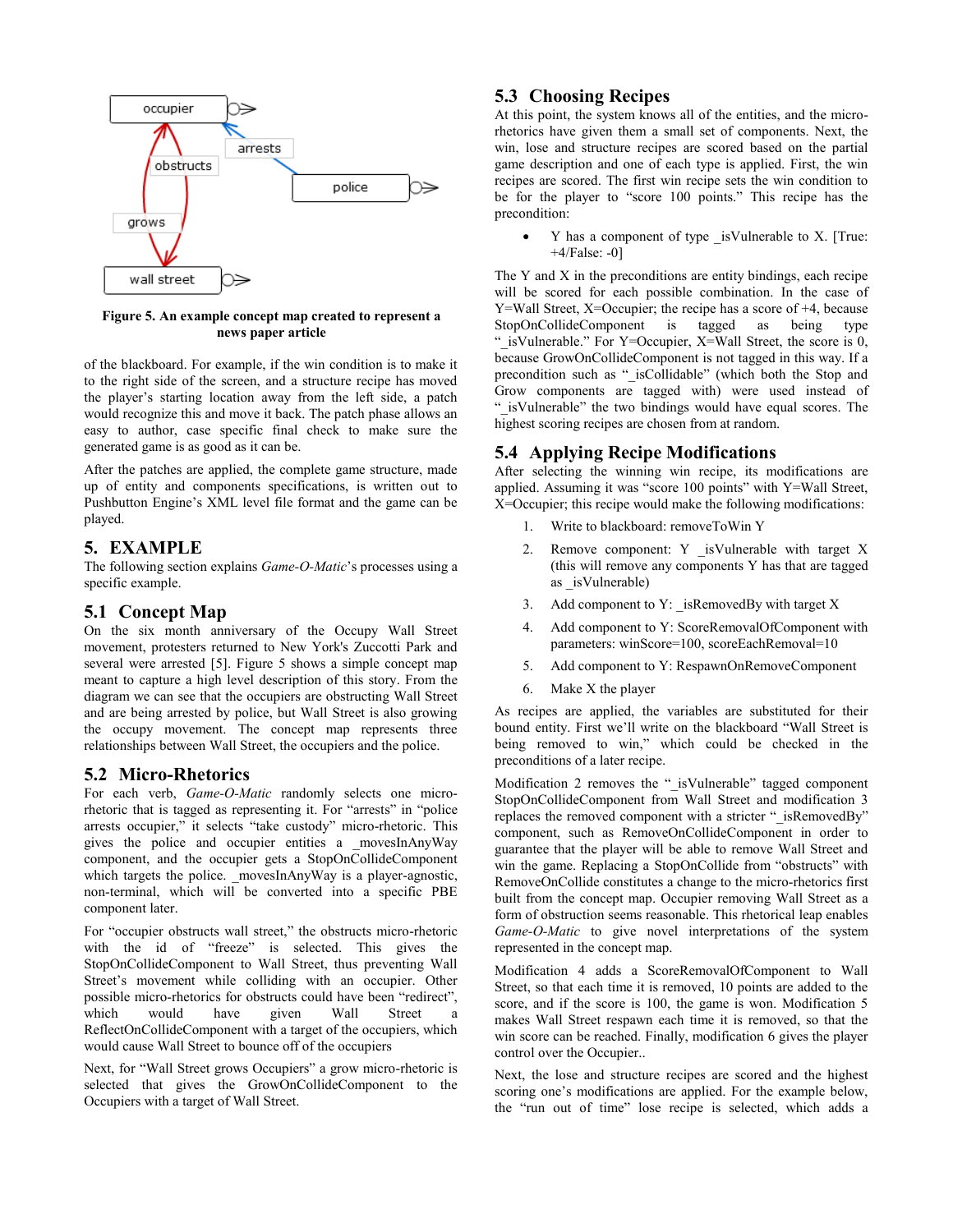

**Figure 6. The instruction screen and a screenshot of the game generated from the concept map in figure 5.**

MeterComponent to the World. The World is an entity which holds global components, such as UI elements and components which instantiate entities into the game.

Next assume the *Frogger* structure recipe is selected, which places the player on the left, an entity which collides with the player on the right, and several of another entity in the middle, in this case the Police. The middle entities have their movement restricted to vertical bars. The right-side entity, Wall Street, is set to double size.

# **5.5 Finalizing the Game**

If a recipe hasn't already set the player, one is selected randomly from the nouns on the concept map. Non-terminal components are resolved to terminal components, then patch recipes are applied. Patch recipes aren't scored; they are all applied if their preconditions are met. The "everything moves" patch gives a movement component to every entity which does not have one. After all patches are applied, any remaining non-terminal components are resolved, and the instruction text for the start screen is generated.

At this point, all entity components are in place and we can start generating the XML which will be read into the PushButton engine. As we generate, some component parameters will have a single value, but others will have a range of values, which we select over randomly. For example, if a micro-rhetoric or recipe modification has not set a components parameter, such as movement speed, the value is randomly selected from a defined range defined per parameter.

With the XML generated, we can load it into the game engine. Components like MeterComponent and ScoreRemovalOfComponent will report to the UI to get their elements put on the screen.

The left side of figure 6 shows the start of the game which tells the player that he controls the Occupier with the arrow keys, and will need to collect 100 points worth of "Wall Streets" before the timer runs out to win. When the game starts (right of figure 6), Wall Street dashes past the police until the player manages to make it run into the occupier. At this point, Wall Street begins to shrink (the system chose ShrinkComponent when it resolved the non-terminal "\_isRemovedBy "). Occupier is growing and will soon be stopped by police as the player moves the occupier to collide with Wall Street. Wall Street shrinks until it bleeps out of existence, the player gains 10 points, and a new one is spawned to take its place. As the occupy movement grows to fill the screen, overwhelming the police forces, removing Wall Street happens without any actions from the player. And this is just the first game generated! With just the press of a button user can generate other games that carry different interpretation of the user's input and different gameplay.

# **6. FUTURE WORK**

The first next steps for *Game-O-Matic* will be to improve on and add to the recipe library as well as to increase the verb to microrhetoric library. As we expand these libraries we will add new functionality and improve the authoring process.

Another area that will be improved upon is how we choose microrhetorics from the concept map verbs. As of now, there is a simple mapping between verbs and the micro-rhetorics, but often additional relationships are implied by the concept map that could be caught by recognizing simple patterns and using those to select micro-rhetorics. For example, if "A protects C" and "B harms C," it would make sense to use a micro-rhetoric that represented that "A protects C from B" as opposed to representing each relationship independently (which would likely not represent the user's intent).

We also will be looking at applying several smaller structure recipes as opposed to just one. As of now, the games of *Game-O-Matic* bear resemblance to the classic arcade games that helped inspire it, and it is our hope that it will soon be able to generate mash-ups.

We will also perform an evaluation in the form of having players play a generated game, and then putting together a concept map representing the game using the concept map interface. The player's map will be compared to the map used to generate the game. While we expect that players will often create a map similar to the map that generated the game, implying that the system does create games which represent the meanings intended by the game designer, we also expect that players will recognize additional representations that were not part of the input which will inform our understanding of videogame interpretation.

# **7. CONCLUSION**

Using the techniques described above, *Game-O-Matic* is able to create simple arcade-style games that represent the ideas put into